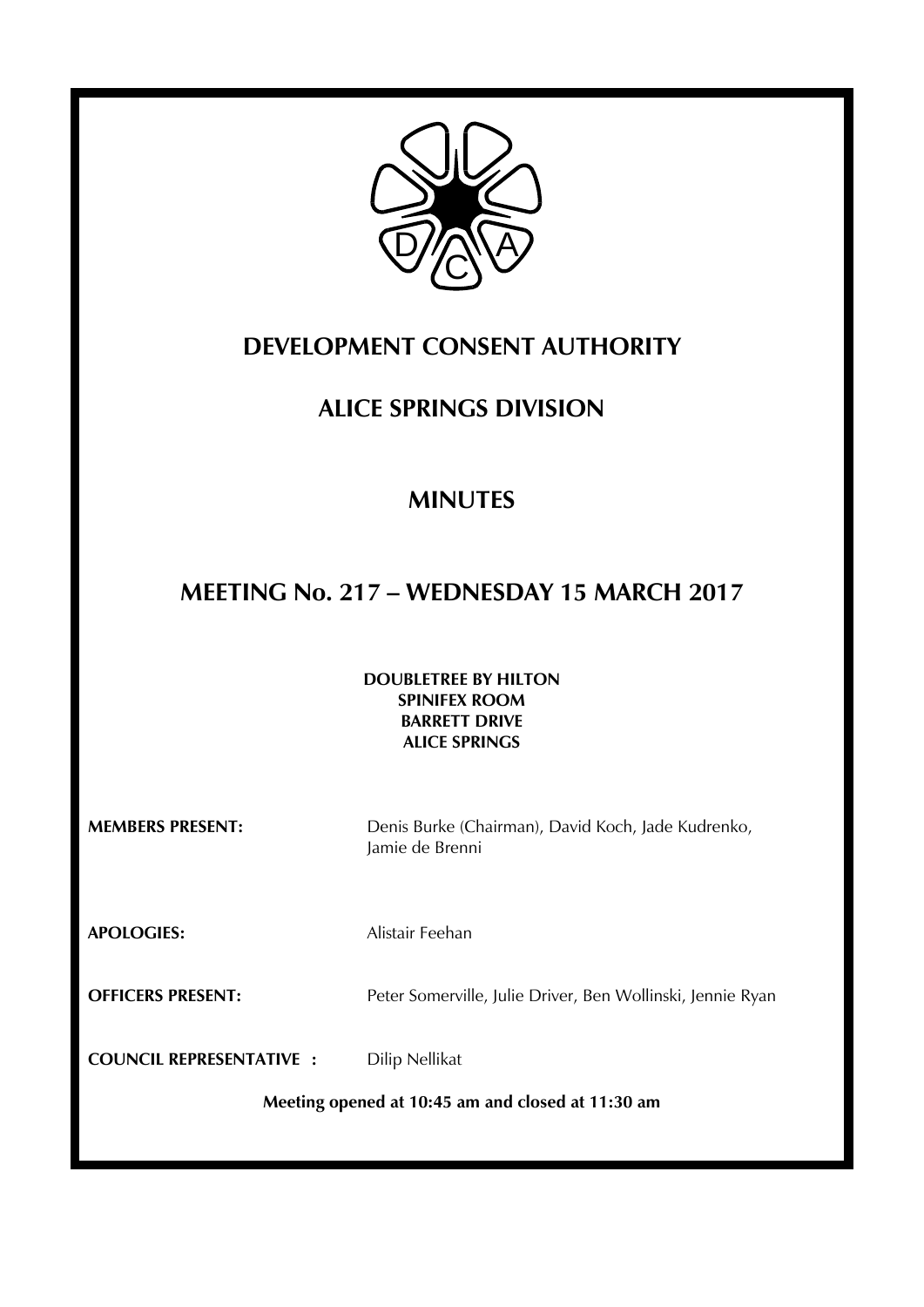**THE MINUTES OF THE EVIDENTIARY STAGE AND THE DELIBERATIVE STAGE ARE RECORDED SEPARATELY. THESE MINUTES RECORD THE DELIBERATIVE STAGE. THE TWO STAGES ARE GENERALLY HELD AT DIFFERENT TIMES DURING THE MEETING AND INVITEES ARE PRESENT FOR THE EVIDENTIARY STAGE ONLY.** 

### **ITEM 1 PERGOLA/VERANDAH AND SHED ADDITIONS TO SINGLE DWELLING WITH REDUCED BUILDING SETBACKS TO SIDE AND REAR BOUNDARIES PA2017/0040 LOT 6526, 135 DIXON ROAD, SUBURB OF BRAITLING, TOWN OF ALICE SPRINGS APPLICANT STEVE ADLER**

Mr Steve Adler attended the meeting and spoke in support of the application.

The submitter did not attend the meeting.

**RESOLVED**  That, the Development Consent Authority varies the requirements of:

**0021/17** 

- clause 7.3 (Building Setbacks of Residential Buildings and Ancillary Structures) to approve the Verandah with a reduced side setback on the northern boundary of 1.02m to the gutters/eaves where a 1.5m setback is required;
- clause 7.3 (Building Setbacks of Residential Buildings and Ancillary Structures) to approve the shed with a reduced side setback on the southern boundary of 0.5m and a reduced rear setback on the western boundary of 0.6m where a minimum of 1.0m is required for both sides;

and pursuant to section 53(b) of the Planning Act, alters and consents to the altered development to construct a verandah and shed on Lot 6526 (135) Dixon Road, Suburb of Braitling, Town of Alice Springs subject, subject to the following conditions:

## CONDITION PRECEDENT

1. Prior to commencement of works (including site preparation), amended plans are to be submitted for endorsement by the consent authority as part of this permit. Endorsement of the plans is at the discretion of the consent authority. The plans must be in Adobe PDF format, drawn to scale with dimensions and generally consistent with the revised plans showing a 6m x 4m shed tabled at the DCA meeting on 15 March 2017, but amended to comply with a rear boundary setback for the shed including guttering of 600mm.

Amended plans prepared in response to the condition precedent may be submitted to the Development Consent Authority c/o Development Assessment Services, DLPE, c/o Alice Springs Branch via email to DAS.DLPE@nt.gov.au. When endorsed, the plans will form part of the permit.

### GENERAL CONDITIONS

2. The works carried out under this permit shall be in accordance with the attached drawings and endorsed as forming part of this permit.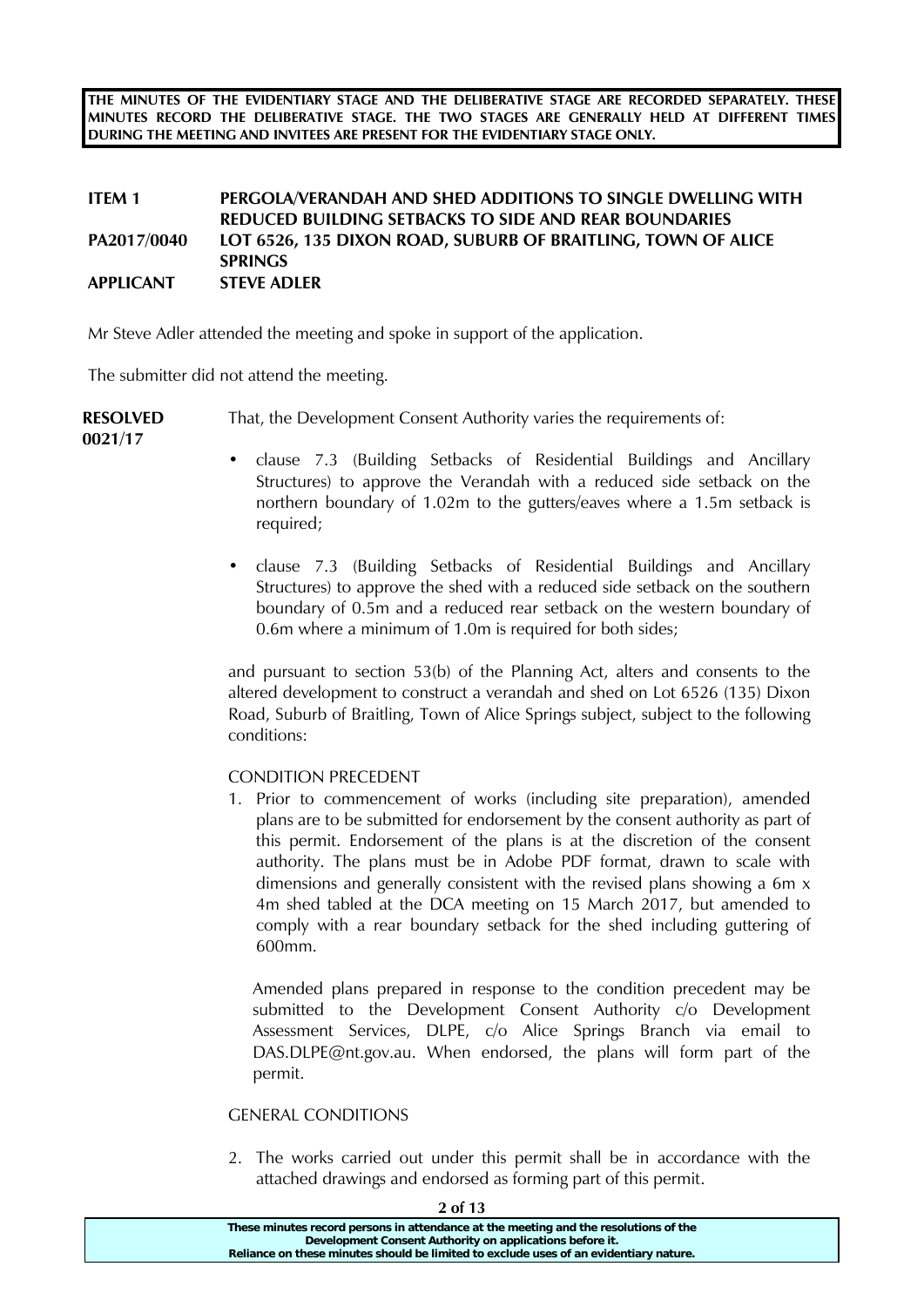3. Stormwater is to be collected and contained within the site or discharged into the drainage network to the technical standards of, and at no cost to Alice Springs Town Council to the satisfaction of the consent authority.

## **NOTES**

- 1. This development permit does not grant "building approval" for the proposed structure. The Building Code of Australia requires that certain structures within 900mm of a boundary meets minimum fire resistance level requirements and you are advised to contact a registered private Building Certifier to ensure that you have attained all necessary approvals before commencing demolition or construction works.
- 2. The Northern Territory Environment Protection Authority advises that construction work should be conducted in accordance with the Authority's Noise Guidelines for Development Sites in the Northern Territory. The guidelines specify that on-site construction activities are restricted to between 7am and 7pm Monday to Saturday and 9am to 6pm Sunday and Public Holidays. For construction activities outside these hours refer to the guidelines for further information.
- 3. The Power and Water Corporation advises that the Water and Sewer Services Development Section (waterdevelopment@powerwater.com.au) and Power Network Engineering Section (powerconnections@powerwater.com.au) should be contacted via email a minimum of 1 month prior to construction works commencing in order to determine the Corporation's servicing requirements, and the need for upgrading of on-site and/or surrounding infrastructure.
- 4. A "Permit to Work Within a Road Reserve" may be required from the Alice Springs Town Council before commencement of any work within the road reserve.
- 5. You are advised to contact Dial Before You Dig on 1100 to obtain a location of the Telstra Network and arrange for any relocation if required. The Telstra contact for relocation work is the Network Integrity and Compliance Group on 1800 810 443.

### **REASONS**

1. Pursuant to section 51(a) of the Planning Act, in considering a development application the Development Consent Authority must take into account the planning scheme that applies to the land to which the application relates.

The application proposes a verandah addition with a reduced side setback, and a shed addition with reduced side and rear building setbacks. Aside from the reduced setbacks, the development is compliant with all other provisions of the NT Planning Scheme.

2. A variation is granted to Clause 7.3 (Building Setbacks of Residential Buildings and Ancillary Structures) of the NT Planning Scheme to allow the verandah to have a reduced side setback and the shed to have reduced side

| JUI IJ                                                                                |  |
|---------------------------------------------------------------------------------------|--|
| These minutes record persons in attendance at the meeting and the resolutions of the  |  |
| Development Consent Authority on applications before it.                              |  |
| Reliance on these minutes should be limited to exclude uses of an evidentiary nature. |  |
|                                                                                       |  |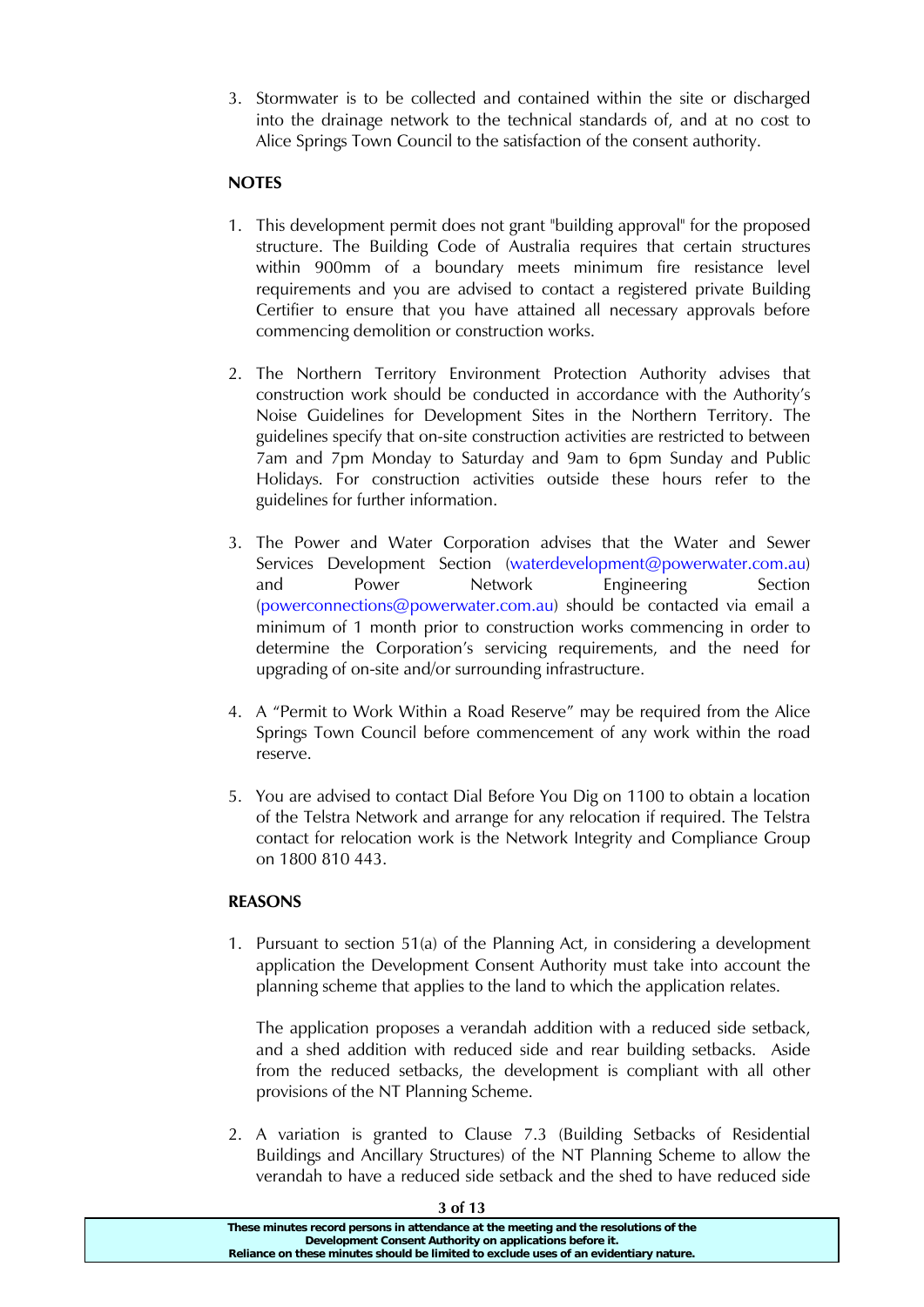and rear setbacks as:

- the existing amenity and immediate area will not be affected by this development;
- the proposed development is consistent with the policy statement that applies to Zone SD and Clause 7.3 of the NT Planning Scheme;
- the floor area of the shed and verandah is similar to other structures within the Dixon Road locality;
- the building height, roof pitch, building materials and colours of both structures are expected to "blend in" with the existing dwelling on the site, landscaping and fencing;
- the proposed development will not affect adjacent properties as existing solid fencing will provide screening;
- established and new landscaping to the north boundary will provide extra screening;
- there are no windows or doors facing the rear or side boundaries; and
- the design complies with all other provisions of the Scheme.

In accordance with Clause 2.5 (Exercise of Discretion by the Consent Authority) of the NT Planning Scheme, the aforementioned design features and site conditions are considered to be sufficient special circumstances and justify the granting of a variation to Clause 73 of the Scheme.

- 3. Pursuant to section 51 (m) of the Planning Act, the Development Consent Authority must, in considering a development application, take into account the public utilities or infrastructure provided in the area in which the land is situated, services to be connected to the land and the requirement, if any, for those facilities or infrastructure to be provided by the developer.
	- a) The Alice Springs Town Council (ASTC) has recommended the inclusion of standard conditions relating to management of stormwater and construction of kerb crossovers. Standard ASTC conditions are included on the permit to assist in ensuring storm water drainage arrangements associated with the additional verandah meet Council's technical requirements;
	- b) The Power and Water Corporation (PAWC) has advised that it has no objections to the proposal.
- 4. The application was subject to neighbour notification in accordance with the Planning Act and Planning Regulations. One submission was received from the rear neighbouring property at 2 Horizon Court, Braitling.
- **ACTION:** DAS to prepare a Notice of Determination for service to the applicant and submitter.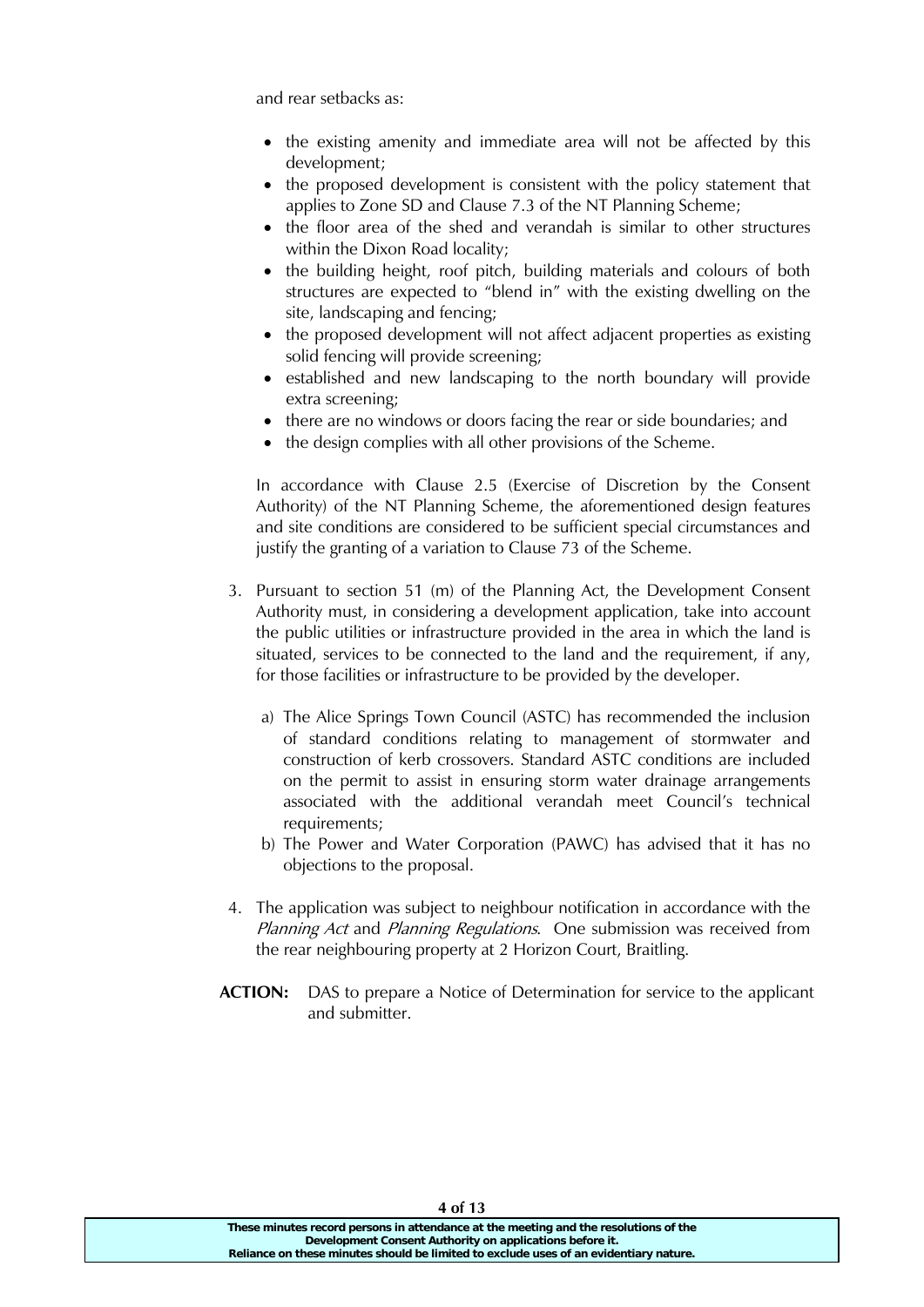## **ITEM 2 36 X 2 BEDROOM MULTIPLE DWELLINGS IN 6 X STOREY BUILDINGS TO BE CONSTRUCTED IN TWO STAGES**

## **PA2017/0006 LOTS 666, 667 and 668, 43-47 GAP ROAD, SUBURB OF THE GAP, TOWN OF ALICE SPRINGS**

## **APPLICANT NT PROJECT SERVICES PTY LTD**

Khaled Aly attended the meeting and spoke in support of the application. Jen Clarsen from Clarsen and Clarsen Landscape Architecture spoke regarding the landscaping.

David Hewitt, submitter spoke further to his submission. Stuart Chalmers attended the meeting on behalf of Damien Johnson and spoke further to Damien's submission.

DAS tabled a letter from submitter Damien Johnson who was unable to attend the meeting.

**RESOLVED 0022/17**  That, the Development Consent Authority (DCA) varies the requirements of:

- Clause 7.1.1 to allow the proposed 36 multiple dwellings where the scheme would ordinarily allow 34 dwellings;
- Clause 6.5.1 to allow the additional 10 parking spaces to be in a 'stacked' formation; and
- Clause 7.8 to allow the current orientation of the units based on better than average

thermal property assessments for each unit;

and pursuant to section 53(b) of the Planning Act, alters the proposed development and consents to the altered development, to construct 36 x 2 bedroom multiple dwellings in 6 x 3 storey buildings to be constructed in two stages on Lots 666, 667 and 668 Gap Road, Suburb of The Gap, Town of Alice Springs, subject to the following conditions:

## **CONDITIONS PRECEDENT**

- 1. Prior to commencement of works (including site preparation), an amended plans be submitted for endorsement by the consent authority as part of this permit. Endorsement of the plans is at the discretion of the consent authority. The plans must be in Adobe PDF format, drawn to scale with dimensions and generally consistent with the plans included at Bookmark I to the DCA Agenda Report for 15 March 2017 (File Reference PA2017/0006), but amended to:
	- a) comply with all minimum secondary street building setback requirements under clause 7.3 and 7.3.1 of the NT Planning Scheme;
	- b) include suitably screened private open space areas for all ground floor (level 1) dwellings;
	- c) include a staging plan:
		- i. clearly reflecting the proposed staging of the development (generally as proposed in the staging plan included in the application as exhibited, but amended to reflect the revised site layout; and identifying access, parking areas and driveways, landscaping and buildings proposed for each stage; and
		- ii. providing for the maintenance of the 'Stage 2' development area in an orderly state pending the development of that stage.

Amended plans and associated supporting documentation and any ESCP prepared in response to the conditions precedent may be submitted to the

| 5 of 13                                                                                                                                                                                                                                   |  |
|-------------------------------------------------------------------------------------------------------------------------------------------------------------------------------------------------------------------------------------------|--|
| These minutes record persons in attendance at the meeting and the resolutions of the<br>Development Consent Authority on applications before it.<br>Reliance on these minutes should be limited to exclude uses of an evidentiary nature. |  |
|                                                                                                                                                                                                                                           |  |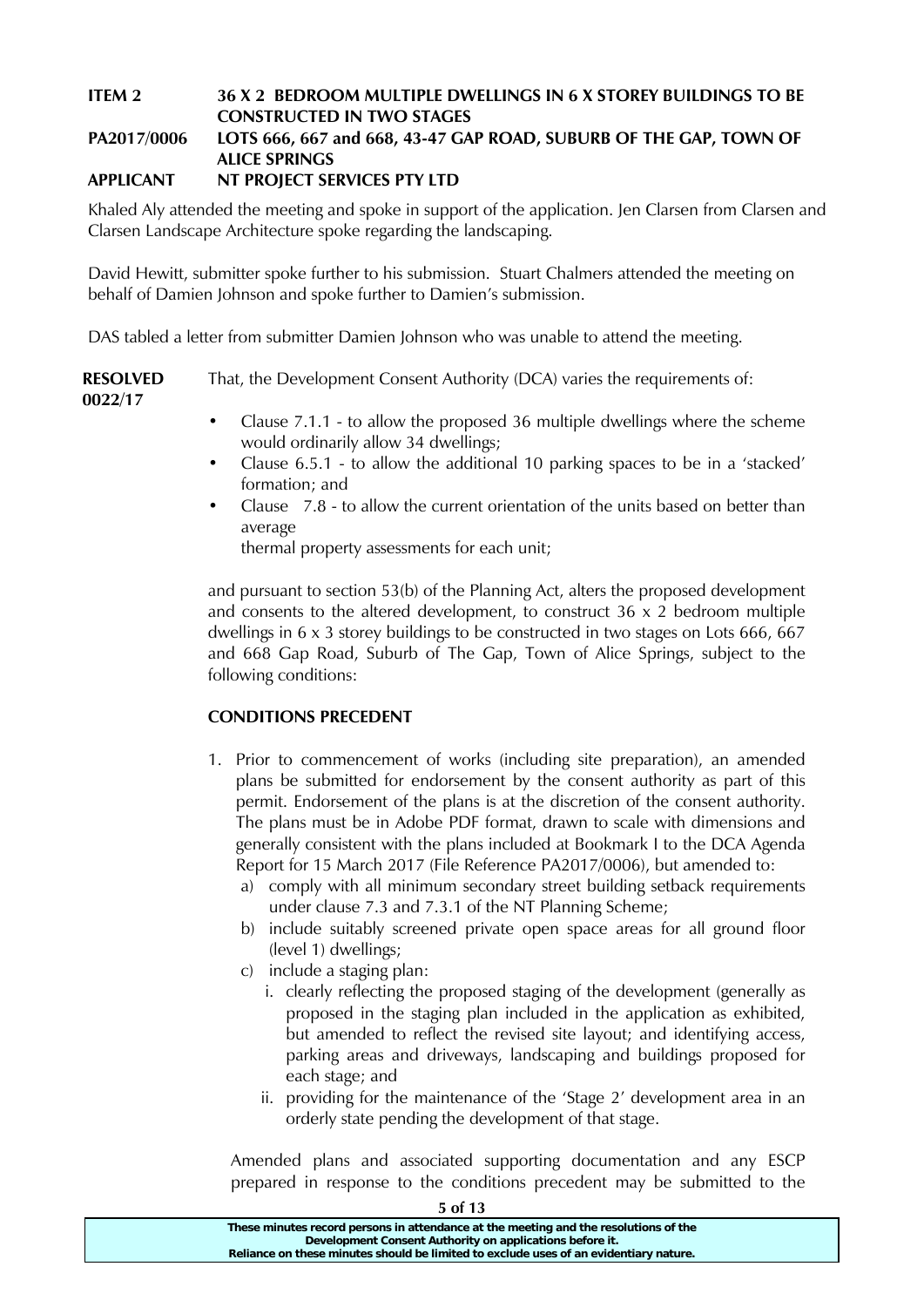Development Consent Authority c/o Development Assessment Services, DLPE, c/o Alice Springs Branch via email to DAS.DLPE@nt.gov.au. When endorsed, the plans will form part of the permit.

### **GENERAL CONDITIONS**

- 2. The works carried out under this permit shall be in accordance with the drawings endorsed by the consent authority as forming part of this permit.
- 3. The development must proceed in the order of stages as shown on the endorsed plan unless otherwise agreed in writing by the consent authority.
- 4. Suitability of access for persons with a disability must be verified by a registered private building certifier prior to commencing use of a stage. If changes to the design of building access are required in order to achieve compliance with relevant accessibility requirements under the National Construction Code and the Building Act, plans may be submitted for endorsement as part of the permit. Plans submitted under this condition should be accompanied by written confirmation from a registered private building certifier verifying acceptability of the design in terms of building standards and requirements.
- 5. Prior to a certificate of compliance being issued for a stage or multiple stages, written clearances from service authorities for the stage/s must be provided, to the satisfaction of the consent authority.
- 6. Dust control measures must be employed throughout the construction stage of the development to the requirements of the NT Environment Protection Authority, to the satisfaction of the consent authority.
- 7. All existing and proposed easements and sites for existing and required utility services must be vested in the relevant authority for which the easement or site is to be created.
- 8. The owner of the land must enter into agreements with the relevant authorities for the provision of water supply, drainage, sewerage and electricity facilities and telecommunication networks in accordance with the authorities' requirements and relevant legislation at the time.
- 9. Any developments on or adjacent to any easements on site shall be carried out to the requirements of the relevant service authority to the satisfaction of the consent authority.
- 10. Prior to the use/occupation of the development and connection of power and water services, the owner of the land must apply for unit/street addressing from the Surveyor-General of the Northern Territory. This will form the legal address and will be required to be placed on the doors and meters within the development in accordance with the allocation. An Occupancy Permit will not be able to be granted until such time as addressing is obtained.
- 11. Confirmation shall be provided to Development Assessment Services (in the form of an email addressed to the Power and Water Corporation) from a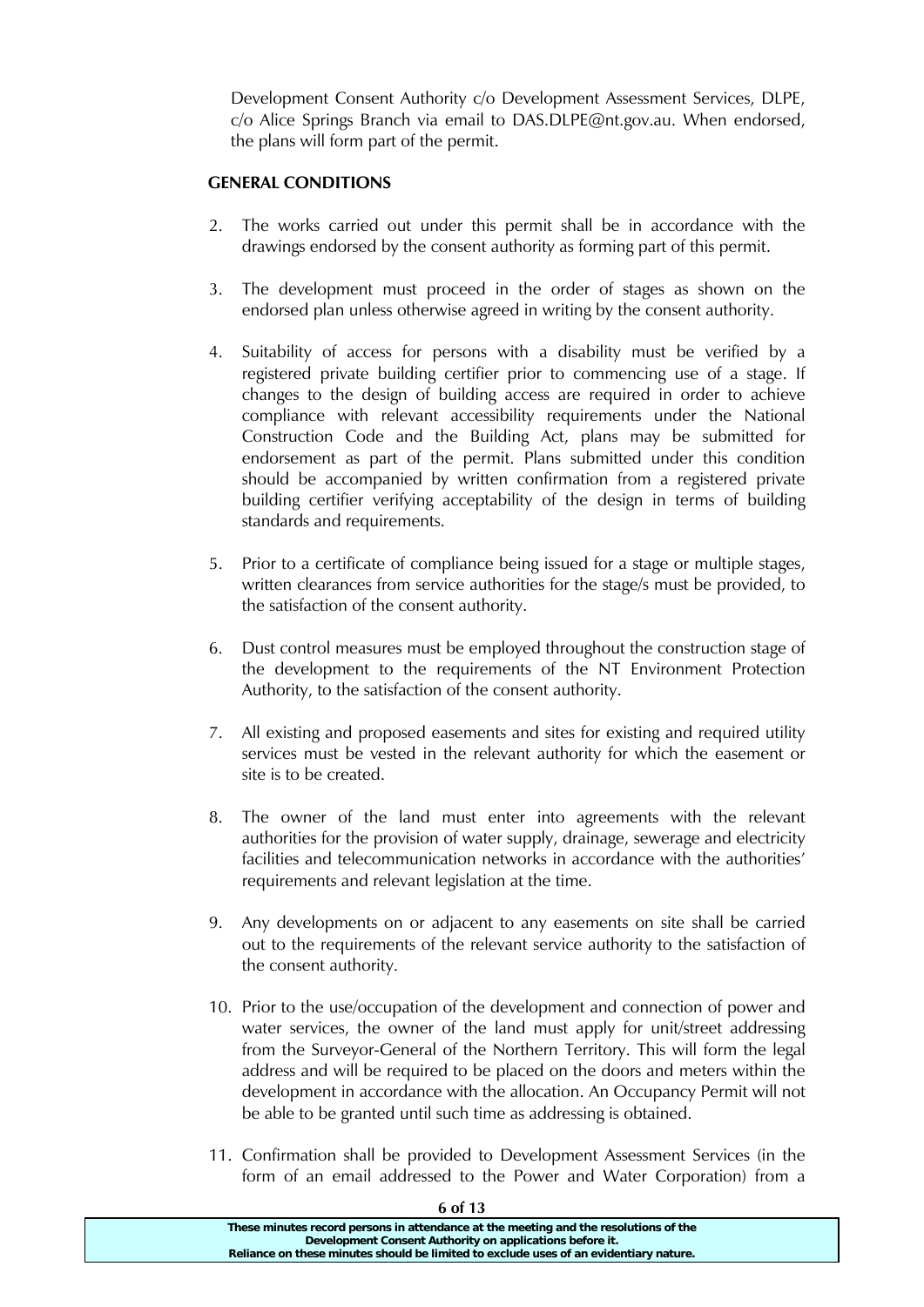suitable qualified professional (being the Licensed Surveyor in most instances) confirming that all new UTS number labels have been correctly installed at the Customer's Metering Panel(s) and water meters (where applicable). Please provide a copy of an email addressed to both landdevelopmentsouth@powerwater.com.au and powerconnections@powerwater.com.au.

- 12. Stormwater is to be retained on the site and/or collected and discharged into the drainage network to the technical standards of the Alice Springs Town Council and at no cost to the Council, to the satisfaction of the consent authority.
- 13. The kerb crossovers and driveways to the site approved by this permit are to meet the technical standards of the Alice Springs Town Council, to the satisfaction of the consent authority.
- 14. All proposed works impacting on Gap Road, Strehlow Street and Hayes Street are to be designed, supervised and certified on completion by a practicing and registered civil engineer, and shall be in accordance with the standards and specifications of the Alice Springs Town Council. Drawings must be submitted to the Alice Springs Town Council for approval and no works are to commence prior to approval and receipt of a "Permit to Work Within a Road Reserve".
- 15. No fence, hedge, tree or other obstruction exceeding a height of 0.6m is to be planted or erected so that it would obscure sight lines at the junction of the driveway and the public street. This condition is to the technical standards of the Alice Springs Town Council, to the satisfaction of the consent authority.
- 16. Before the development starts, a landscape plan/s to the satisfaction of the consent authority must be submitted to and approved by the consent authority. When approved, the plan will be endorsed and will then form part of the permit. The plan must be drawn to scale with dimensions and two copies must be provided. The landscaping plan/s must be generally in accordance with the landscape plan submitted on 2 March 2017, except that the plan must:
	- a) clearly detail all landscaping works to be effected during Stage 1 and Stage 2 respectively;
	- b) reflect fencing alignment shown in the site plan submitted on 2 March 2017 and endorsed as part of this permit; and
	- c) include full details of all boundary and internal fencing to the site;

to the satisfaction of the consent authority.

- 17. Before the use/occupation of a stage of the development starts the landscaping works shown on the endorsed landscape plan for that stage must be carried out and completed and in-ground irrigation system/s must be installed to landscaped areas, generally in accordance with the endorsed plans, to the satisfaction of the consent authority.
- 18. The landscaping shown on the endorsed plans must be maintained to the satisfaction of the consent authority, including that any dead, diseased or damaged plants are to be replaced.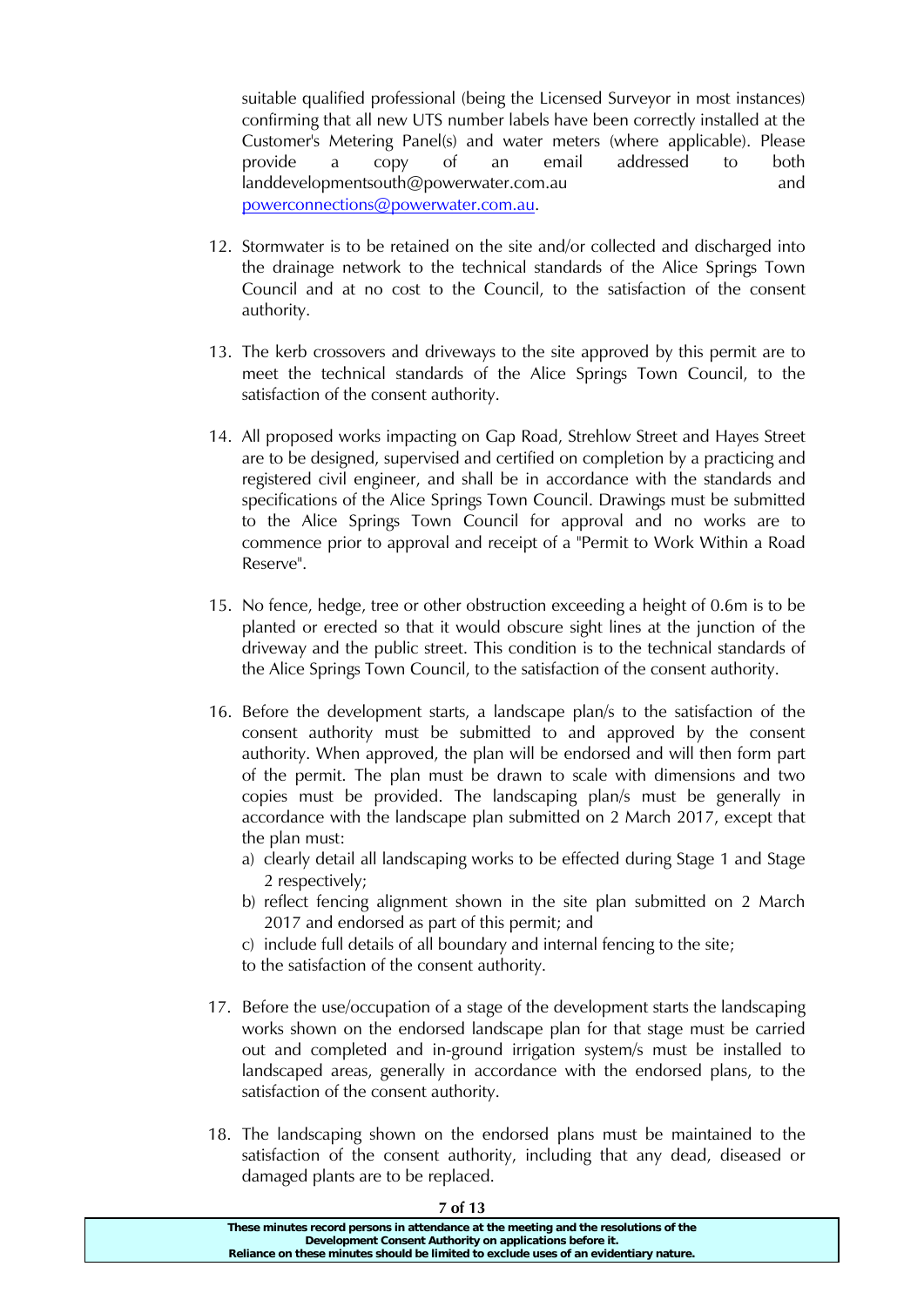- 19. Before the use/occupation of the approved development starts, the areas set aside for the parking of vehicles and access lanes as shown on the endorsed plans must be:
	- a) constructed;
	- b) properly formed to such levels that they can be used in accordance with the plans;
	- c) (c) surfaced with an all-weather-seal coat;
	- d) drained;
	- e) line marked to indicate each car parking space and all access lanes; to the satisfaction of the consent authority.

Car spaces and driveways must be kept available for these purposes at all times and maintained to the satisfaction of the consent authority.

- 20. External lighting must be designed, baffled and located so as to prevent any adverse effect on adjoining land to the satisfaction of the consent authority.
- 21. Bin storage and/or collection areas must be graded and drained and screened from public view to the satisfaction of the consent authority.
- 22. The private open space areas and service yards of each ground floor dwelling shall be screened on each boundary by:
	- a) the erection of a solid wall or screen fence not less than 1.8 metres high: or
	- b) fenced to a height not less than 1.8 metres high and planted with dense vegetation. This condition is to the satisfaction of the consent authority.
- 23. All balconies are to be internally drained and discharge is to be disposed of at ground level and in a manner consistent with stormwater disposal arrangements for the site to the satisfaction of the consent authority.
- 24. All air conditioning condensers (including any condenser units required to be added or replaced in the future) are to be appropriately screened from public view and from view of neighbouring or nearby developments (or developments reasonably anticipated), located so as to minimise thermal and acoustic impacts on neighbouring properties and condensate disposed of to ground level in a controlled manner to the satisfaction of the consent authority. The use of angled louvered slats for screening purposes is acceptable, however the slat screening must be designed with a panel to gap ratio, such that the condenser units are not readily visible from any angle.
- 25. Any substation, fire booster and water meter arrangements associated with works approved by this permit are to be appropriately screened to soften the visual impact of such infrastructure on the streetscape, to ensure that the infrastructure is sympathetic to and blends in with the design of the building. Details will need to be resolved to the satisfaction of the consent authority in consultation with the Power and Water Corporation, and NT Fire and Rescue Service.
- 26. The finished ground floor levels of habitable rooms of each of the six residential buildings shall be no lower than 572.9 metres Australian Height Datum (AHD) and no higher than 573.4 metres AHD. The developer shall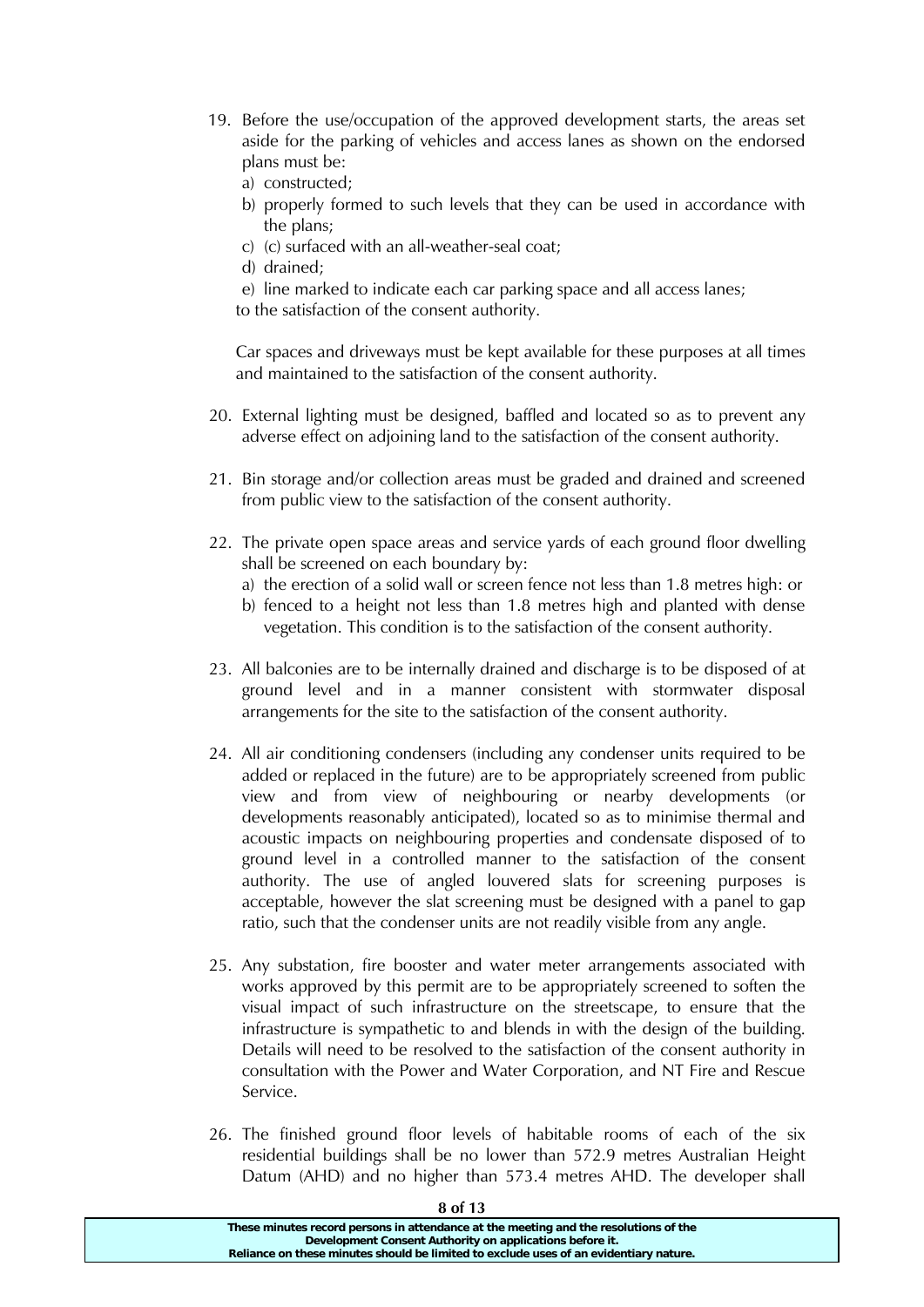demonstrate compliance with this condition by providing "as constructed" finished levels (certified by a Licensed Surveyor) of ground floor levels of habitable rooms for each of the five residential buildings. Levels should be provided for a minimum of 4 points on the ground floor of each residential building. This condition is to the satisfaction of the Development Consent Authority.

- 27. Finished levels for the site shall be in accordance with approved levels and certified by a Licensed Surveyor. This condition is to the satisfaction of the consent authority. Before commencement of the approved use and pursuant to section 34 of the Land Title Act, a Caution Notice shall be lodged with the Registrar General on Lots 666, 667 and 668 Gap Road, Town of Alice Springs. The Caution Notice is to state that: "This allotment is subject to inundation in a one percent annual exceedance probability flood event". Evidence of registration of the notice is to the satisfaction of the consent authority.
- 28. All lots (Lots 666, 667 and 668) shall be consolidated to create one lot prior to the commencement of the approved use.

### **NOTES**

- 1. A Permit to Work Within a Road Reserve is required from the Alice Springs Town Council before commencement of any work within a road reserve.
- 2. The Power and Water Corporation advises that the Water and Sewer Services Development Section (landdevelopmentsouth@powerwater.com.au) and Power Network Engineering Section (powerconnections@powerwater.com.au) should be contacted via email a minimum of 1 month prior to construction works commencing in order to determine the Corporation's servicing requirements, and the need for upgrading of on-site and/or surrounding infrastructure.
- 3. The Surveyor-General advises you should immediately make application for unit/street addresses to the Survey and Land Records unit on (08) 8995 5355 (surveylandrecords@nt.gov.au).
- 4. You are advised to contact Dial Before You Dig on 1100 to obtain a location of the Telstra Network and arrange for any relocation if required. The Telstra contact for relocation work is the Network Integrity and Compliance Group on 1800 810 443.
- 5. The Northern Territory Environment Protection Authority advises that construction work should be conducted in accordance with the Authority's Noise Guidelines for Development Sites in the Northern Territory. The guidelines specify that on-site construction activities are restricted to between 7am and 7pm Monday to Saturday and 9am to 6pm Sunday and Public Holidays. For construction activities outside these hours refer to the guidelines for further information.
- 6. Professional advice regarding implementation of soil erosion control and dust control measures to be employed throughout the construction phase of the development is available from Department of the Environment and Natural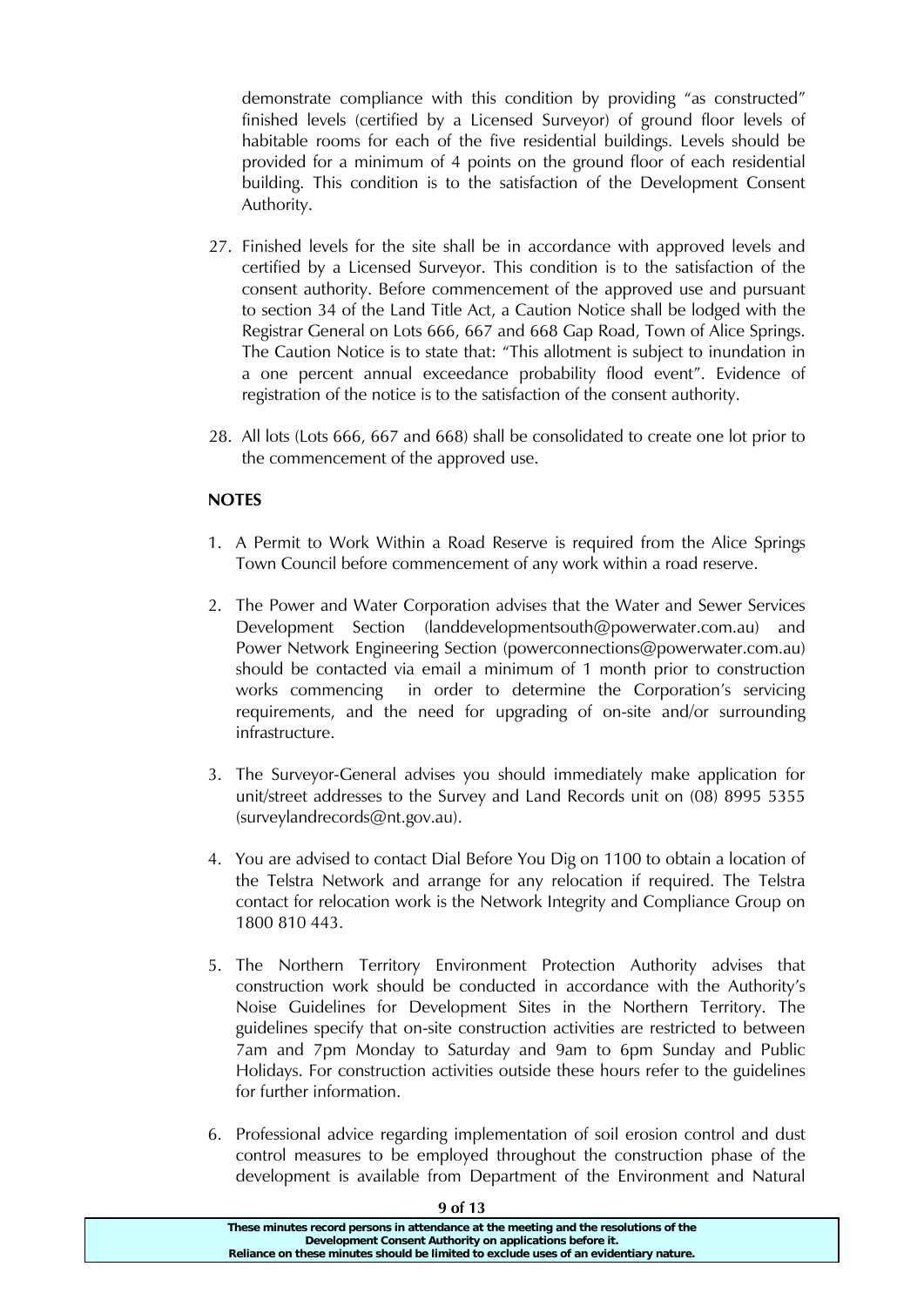Resources.

- 7. Any proposed works which fall within the scope of the Construction Industry Long Service Leave and Benefits Act must be notified to NT Build by lodgement of the required Project Notification Form. Payment of any levy must be made prior to the commencement of any construction activity. NT Build should be contacted via email (info@ntbuild.com.au) or by phone on 08 89364070 to determine if the proposed works are subject to the Act.
- 8. If you choose NBN to service your development, you will need to enter into a development agreement with NBN. The first step is to register the development via http://www.nbnco.com.au/buildwithnbn once registered NBN will be in contact to discuss the specific requirements for the development. NBN requires you to apply at least 3 months before any civil works commence.

All telecommunications infrastructure should be built to NBN guidelines found at http://www.nbnco.com.au/develop-or-plan-with-the-nbn/newdevelopments/design-build-install.html

### **REASONS FOR THE DECISION**

1. Pursuant to section 51(a) of the *Planning Act*, in considering a development application the Development Consent Authority must take into account the planning scheme that applies to the land to which the application relates.

The development permit granted allows for the development of 36 x 2 bedroom multiple dwellings in 6 x 3 storey buildings to be constructed in two stages. Subject to the receipt of amended drawings, all building setbacks will comply with the scheme requirements in the TC (Tourist Commercial) zone. Variations are granted for Clause 7.1.1 (Residential Density Limitations), Clause 6.5.1 (Parking Requirements), Clause 7.5 (Private Open Space) and Clause 7.8 (Building Design for Multiple Dwellings…) respectively.

With the exception of the above 3 variations, the development is compliant with all other provisions of the NT Planning Scheme.

- 2. A variation is granted to the Clause 7.1.1 (Residential Density Limitations) of the Northern Territory Planning Scheme as:
	- (a) The number and compact size of the units (floor area of approximately  $67m^2$ /unit) is compatible with reticulated services to the area, noting comments from local and service authorities under section 51 (m) of the Planning Act;
	- (b) The provision and proximity of existing community facilities including sporting (active and passive recreation), social and medical in the immediate area; and
	- (c) The proposed density (in the design configuration of 6 blocks of 6 units each to 3 storeys) does not impose any significant impediment on or implications for land capability of the site noting:
		- that the site is level and allows for adequate stormwater drainage;
		- habitable floor levels are raised a minimum of 300mm above defined

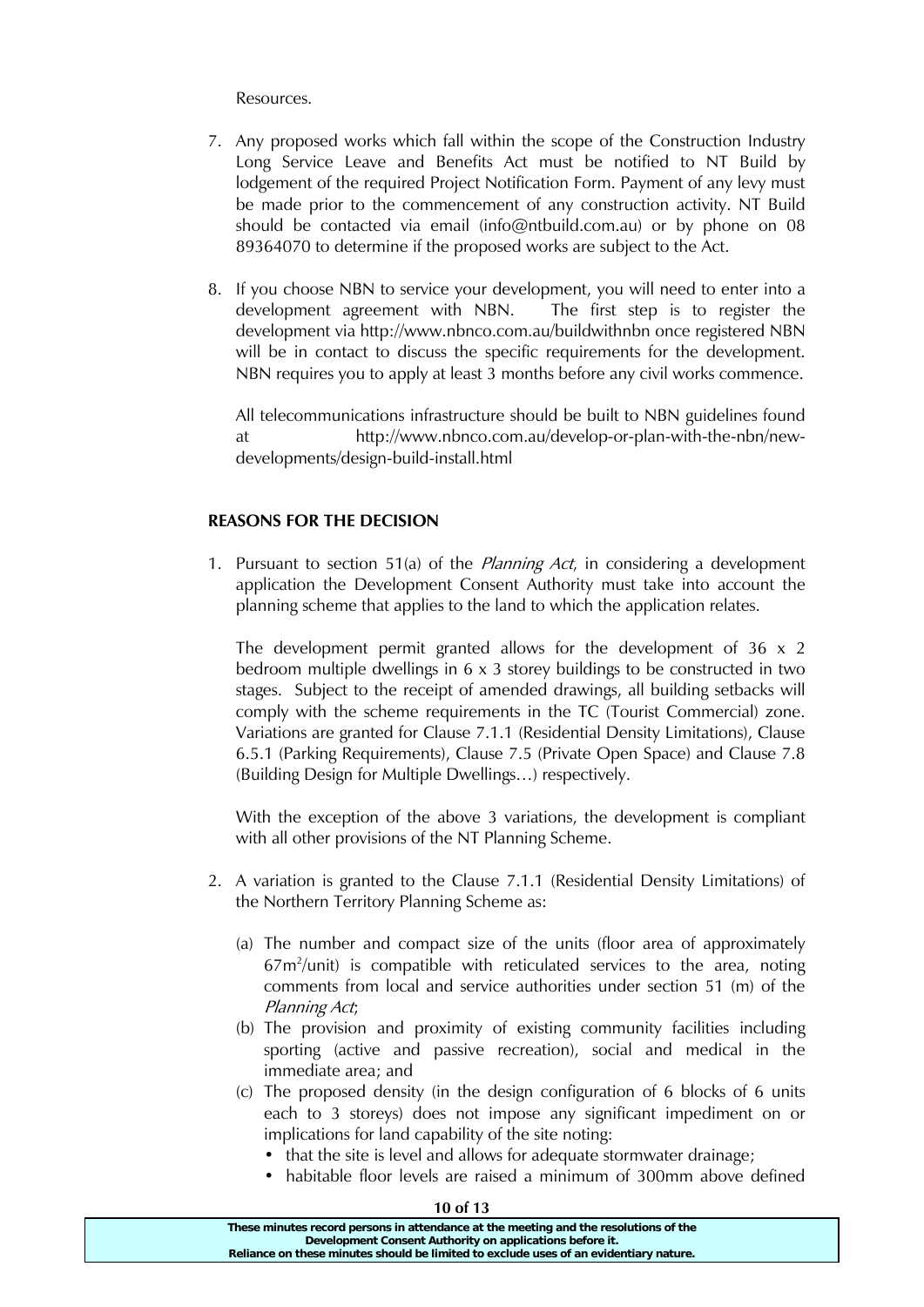flood height; and

• while there are no declared heritage items on the site, the proponents have indicated a willingness to relocate two date palms on-site which have been identified as having some historical significance (as identified by two public submissions) in relation to the town's early Afghan residents.

In accordance with Clause 2.5 (Exercise of Discretion by the Consent Authority) of the NT Planning Scheme, the aforementioned design features and site conditions are considered to be sufficient special circumstances and justify the granting of a variation to Clause 7.1.1 of the Scheme.

- 3. A variation is granted to Clause 6.5.3 (Parking Layout) of the NT Planning Scheme to allow 10 car parking spaces to be in a 'stacked or tandem' (nose to tail) layout as:
	- the tandem car spaces are at the end of the access driveway and ingress/ egress will not interfere with normal traffic flows;
	- the reduced car space widths due to encroaching columns comply with the relevant Australian Standard and as such, the proposal will achieve the objective of providing safe, convenient and functional car parking; and
	- Each pair of tandem spaces is to be allocated to the same unit.

In accordance with Clause 2.5 (Exercise of Discretion by the Consent Authority) of the NT Planning Scheme, the aforementioned design features and site conditions are considered to be sufficient special circumstances and justify the granting of a variation to Clause 6.5.3 of the Scheme.

- 4. A variation is granted to Clause 7.5 (Minimum Areas for Private Open Space) to allow each level 1 (ground floor) unit a smaller area of private open space as:
	- While the level 1 units are deemed to be ground floor units they are required to be raised 622mm above actual ground level to comply with minimum flood levels above 1% AEP flood height;
	- Each level 1 unit has a private deck area of  $9.61 \text{ m}^2$  (3.1m x 3.1m) at the same floor level as the unit, but with access to private open space yards ranging in size from  $40.7$ m<sup>2</sup> to 72.6m<sup>2</sup>; and
	- The extent and features of proposed communal open space areas are expected to adequately meet the activity needs of residents.

In accordance with Clause 2.5 (Exercise of Discretion by the Consent Authority) of the NT Planning Scheme, the aforementioned design features and site conditions are considered to be sufficient special circumstances and justify the granting of a variation to Clause 7.5 of the Scheme.

- 5. A variation is granted to Clause 7.8 (Building Design of Multiple Dwellings, Hostels and Supporting Accommodation) to allow the current orientation of the multiple dwelling development as:
	- Thermal assessments indicate that all units will exceed the minimum 3.5 stars for thermal properties required in the Northern Territory;
	- During the winter months, most residents will be able to access winter sun in all the communal open space areas; and
	- Other measures including the use of building materials, varied façade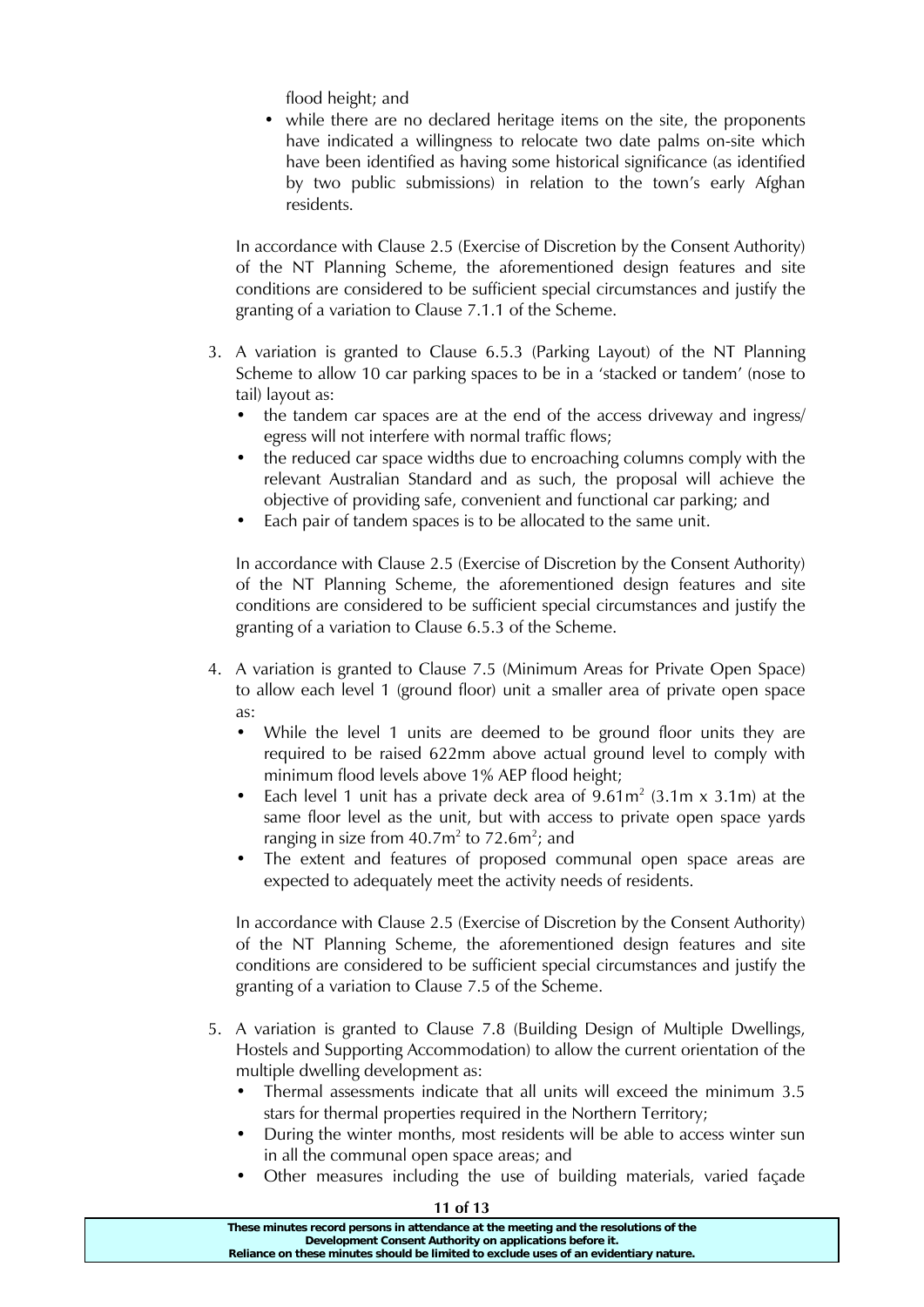setbacks (to front and rear boundaries), positioning of air-conditioning units, separation of buildings for maximum breeze penetration and privacy louvres on balconies are expected to provide for a pleasant environment for occupants with no unreasonable effects on adjacent land.

In accordance with Clause 2.5 (Exercise of Discretion by the Consent Authority) of the NT Planning Scheme, the aforementioned design features and site conditions are considered to be sufficient special circumstances and justify the granting of a variation to Clause 7.8 of the Scheme.

- 6. Pursuant to section 51(e) of the Planning Act, in considering a development application, the Development Consent Authority is required to take into account any submissions made under section 49, and any evidence or information received under section 50, in relation to the development application. The application was publicly exhibited in accordance with the Planning Act and Planning Regulations:
	- (a) Three submissions were received from the public which raised a number of concerns with the proposed development, primarily in relation to the scale and bulk of the development, overshadowing, car parking shortfall and loss of historical plants.
	- (b) A local authority submission was received from the Alice Springs Town Council and service authority comments from the Power and Water Corporation;
	- (c) The matters raised in the submissions have been:
		- Acknowledged and discussed in the reports considered by the Development Consent Authority at their meetings held on 15/02/2017 and 15/03/2017;
		- Have been addressed through submission of amended drawings and documentation by the applicant and the inclusion of appropriate conditions on the Development Permit; and
	- (e) The Development Consent Authority has considered the verbal evidence and documents tabled from the applicant and representatives and the Alice Springs Town Council at both meetings associated with the application.
- 7. Pursuant to section 51 (m) of the *Planning Act*, the Development Consent Authority must, in considering a development application, take into account the public utilities or infrastructure provided in the area in which the land is situated, services to be connected to the land and the requirement, if any, for those facilities or infrastructure to be provided by the developer.

In this regard:

- (a) the Alice Springs Town Council (ASTC) has advised of standard conditions relating to stormwater management, construction of kerb crossovers, sightlines to the street. Other points of concern were wheelie bin collection points, parking along service road, and the density of the development ; and
- (b) the Power and Water Corporation (PAWC) has advised of standard PAWC condition is included on the permit with a view to ensuring there will be no impact on PAWC's assets. The applicant is also required to meet with PWC to discuss upgrading of services and connection to services, multi metering installation of reticulated sewerage and electricity to individual units.